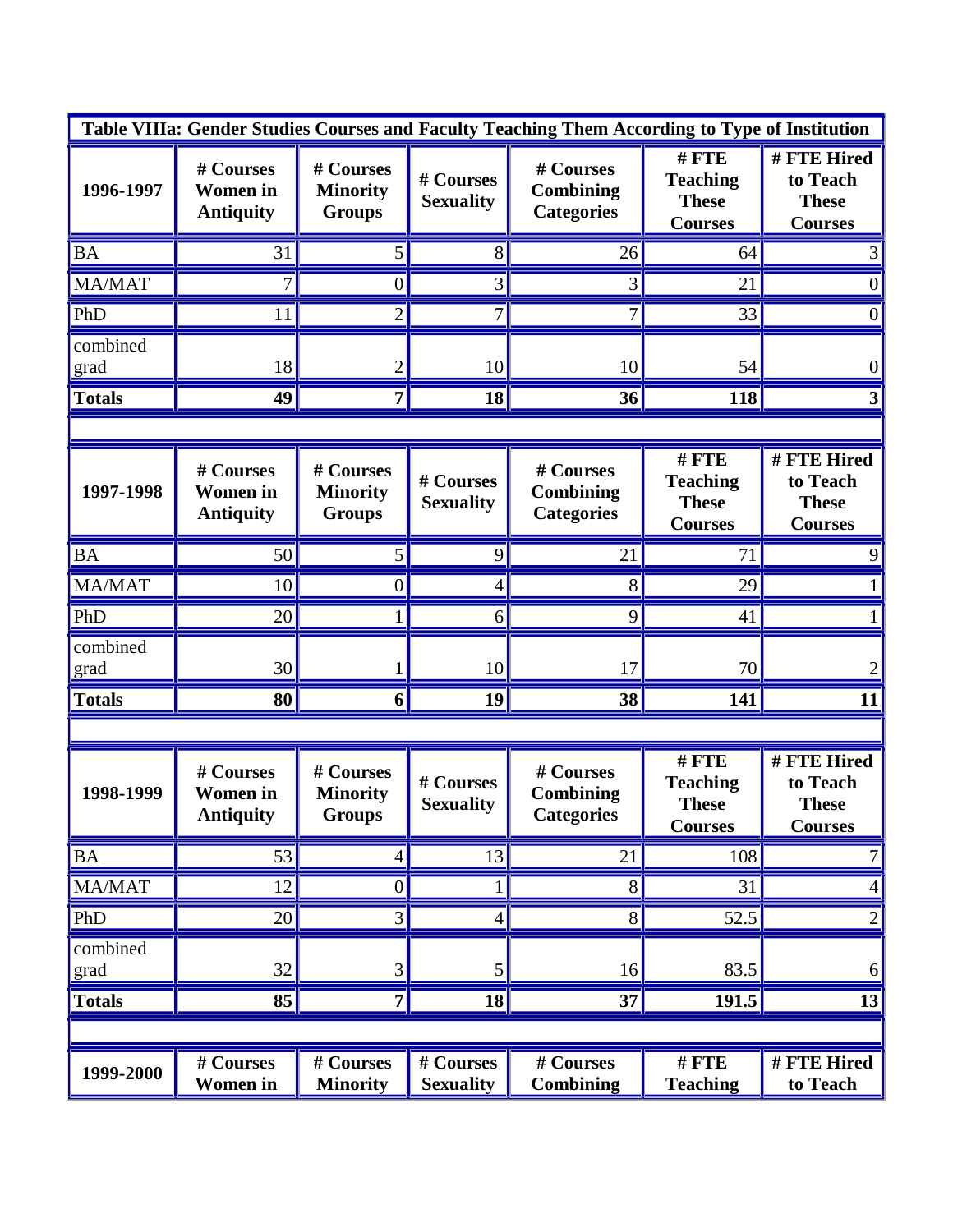|                                          | <b>Antiquity</b>                                 | <b>Groups</b>                                 |                               | <b>Categories</b>                                  | <b>These</b><br><b>Courses</b>                               | <b>These</b><br><b>Courses</b>                            |
|------------------------------------------|--------------------------------------------------|-----------------------------------------------|-------------------------------|----------------------------------------------------|--------------------------------------------------------------|-----------------------------------------------------------|
| <b>BA</b>                                | 50                                               | 3                                             | 8                             | 22                                                 | 109                                                          |                                                           |
| <b>MA/MAT</b>                            | 8                                                | $\overline{0}$                                | 5                             | 10                                                 | 32.5                                                         |                                                           |
| PhD                                      | 13                                               | 3                                             | 7                             | 3                                                  | 40                                                           | 0                                                         |
| combined<br>grad                         | 21                                               | 3                                             | 12                            | 13                                                 | 72.5                                                         | $\theta$                                                  |
| <b>Totals</b>                            | 71                                               | 6                                             | 20                            | 35                                                 | 181.5                                                        |                                                           |
|                                          |                                                  |                                               |                               |                                                    |                                                              |                                                           |
| 2000-2001                                | # Courses<br><b>Women</b> in<br><b>Antiquity</b> | # Courses<br><b>Minority</b><br><b>Groups</b> | # Courses<br><b>Sexuality</b> | # Courses<br><b>Combining</b><br><b>Categories</b> | $#$ FTE<br><b>Teaching</b><br><b>These</b><br><b>Courses</b> | # FTE Hired<br>to Teach<br><b>These</b><br><b>Courses</b> |
| <b>BA</b>                                | 34                                               | 3                                             | 8                             | 18                                                 | 99                                                           |                                                           |
| MA/MAT                                   | 4                                                | 0                                             | 5                             | 7                                                  | 27.5                                                         |                                                           |
| PhD                                      | 11                                               | $\overline{0}$                                | 6                             | 4                                                  | 38                                                           |                                                           |
| combined<br>grad                         | 15                                               | $\boldsymbol{0}$                              | 11                            | 11                                                 | 65.5                                                         |                                                           |
| <b>Totals</b>                            | 49                                               | 3                                             | 19                            | 29                                                 | 164.5                                                        |                                                           |
|                                          |                                                  |                                               |                               |                                                    |                                                              |                                                           |
| 1997-2001<br><b>Means</b>                | # Courses<br><b>Women</b> in<br><b>Antiquity</b> | # Courses<br><b>Minority</b><br><b>Groups</b> | # Courses<br><b>Sexuality</b> | # Courses<br><b>Combining</b><br><b>Categories</b> | $#$ FTE<br><b>Teaching</b><br><b>These</b><br><b>Courses</b> | # FTE Hired<br>to Teach<br><b>These</b><br><b>Courses</b> |
| <b>BA</b>                                | 43.6                                             | 4                                             | 9.2                           | 21.6                                               | 90.2                                                         | 6.8                                                       |
| MA/MAT                                   | 8.2                                              | 0                                             | $\left.3.6\right $            | 7.2                                                | 28.2                                                         |                                                           |
| PhD                                      | 15                                               | 1.8                                           | 6                             | 6.2                                                | 40.9                                                         | 0.8                                                       |
| combined<br>grad                         | 23.2                                             | 1.8                                           | 9.6                           | 13.4                                               | 69.1                                                         | 1.8                                                       |
| <b>Totals</b>                            | 66.8                                             | 5.8                                           | 18.8                          | 35                                                 | 159.3                                                        | 8.6                                                       |
| 1990-96*<br><b>Mean</b><br><b>Totals</b> | 83.2                                             | 9.0                                           | 12.6                          | 33.7                                               | 165.1                                                        | 11.1                                                      |

\*Full information available only on courses on women and courses combining categories; other columns represent five-year means.